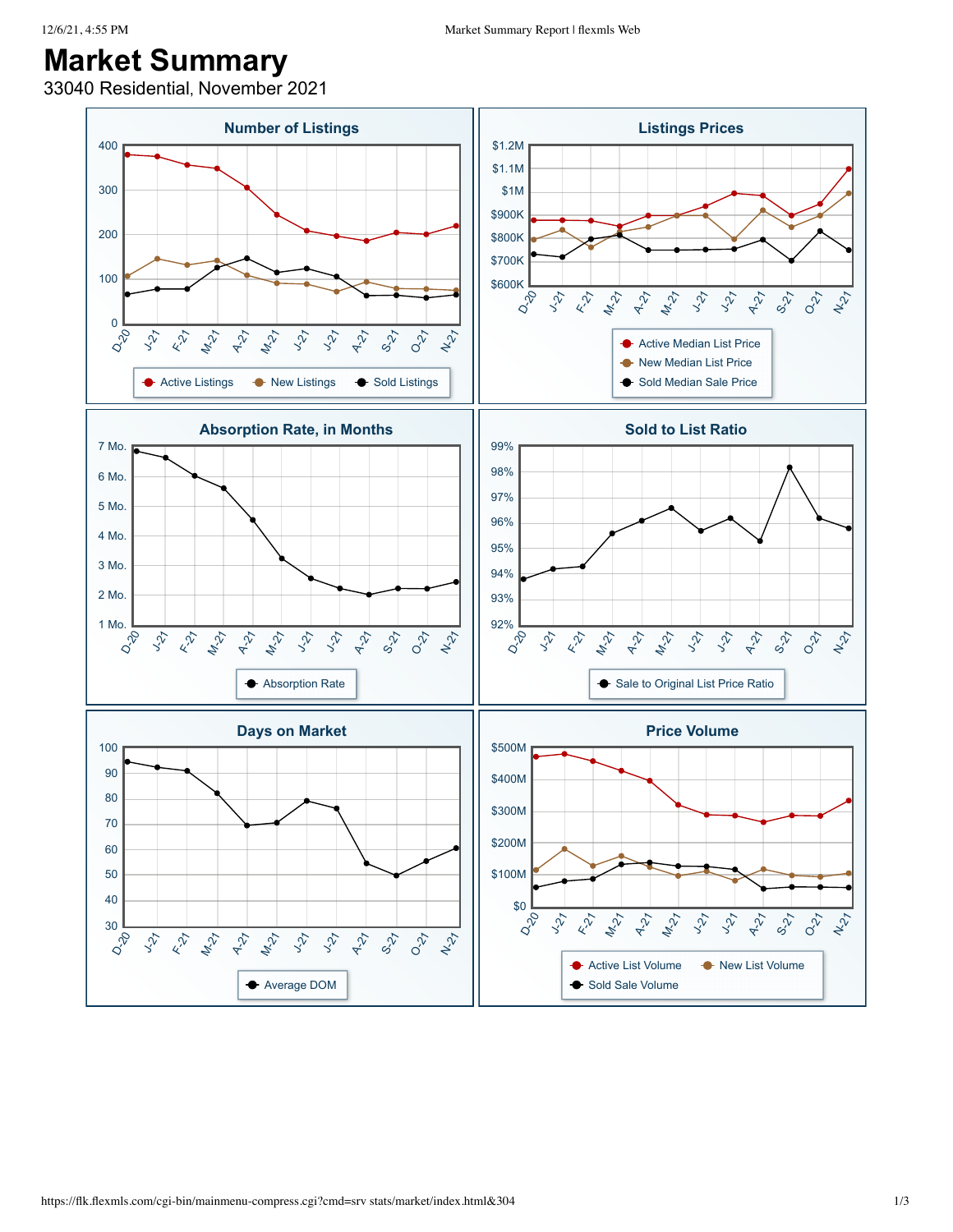12/6/21, 4:55 PM

Market Summary Report | flexmls Web

| <b>Summary Statistics</b> |               |               |          |                 |                 |          |
|---------------------------|---------------|---------------|----------|-----------------|-----------------|----------|
|                           | <b>Nov-21</b> | <b>Nov-20</b> | $%$ Chg  | <b>2021 YTD</b> | <b>2020 YTD</b> | % Chg    |
| Absorption Rate           | 2.45          | 7.15          | $-65.73$ | 3.62            | 8.42            | -57.01   |
| Average List Price        | \$1.521.845   | \$1.234.262   | 23.30    | \$1,193,866     | \$1,084,332     | 10.10    |
| Median List Price         | \$1,100,000   | \$862,000     | 27.61    | \$850,000       | \$796.750       | 6.68     |
| Average Sale Price        | \$927.620     | \$837,952     | 10.70    | \$1,031,149     | \$819.958       | 25.76    |
| l Median Sale Price       | \$750,000     | \$650,000     | 15.38    | \$765,000       | \$650,000       | 17.69    |
| Average DOM               | 60            | 107           | $-43.93$ | 73              | 104             | $-29.81$ |
| Median DOM                | 29            | 92            | -68.48   | 36              | 74              | $-51.35$ |

| <b>Sold Listings</b> |                |                   |          |      |                     |         | <b>Pending Listings</b> |                |                   |          |                |                     |         |
|----------------------|----------------|-------------------|----------|------|---------------------|---------|-------------------------|----------------|-------------------|----------|----------------|---------------------|---------|
|                      |                | <b>This Month</b> |          |      | <b>Year to Date</b> |         |                         |                | <b>This Month</b> |          |                | <b>Year to Date</b> |         |
|                      | 2021           | 2020              | % Chg    | 2021 | 2020                | $%$ Chg |                         | 2021           | 2020              | % Chg    | 2021           | 2020                | % Chg   |
| 0-99,999             | 1              | 0                 | N/A      | 2    | 1                   | 100.0   | 0-99,999                | 0              | 0                 | 0.0      | 2              | 0                   | N/A     |
| 100,000-149,999      | 2              | 0                 | N/A      | 3    | 4                   | $-25.0$ | 100,000-149,999         | 0              | $\mathbf 0$       | 0.0      | $\overline{2}$ | $\mathbf{1}$        | 100.0   |
| 150,000-199,999      | 1              | $\mathbf{1}$      | 0.0      | 5    | 9                   | $-44.4$ | 150,000-199,999         | 1              | $\mathbf 0$       | N/A      | 6              | 10                  | $-40.0$ |
| 200,000-249,999      | 2              | 1                 | 100.0    | 23   | 14                  | 64.3    | 200,000-249,999         | $\overline{c}$ | $\mathbf{1}$      | 100.0    | 15             | 12                  | 25.0    |
| 250,000-299,999      | 1              | $\overline{2}$    | $-50.0$  | 23   | 17                  | 35.3    | 250,000-299,999         | $\overline{c}$ | $\mathbf{1}$      | 100.0    | 29             | 17                  | 70.6    |
| 300,000-349,999      | 2              | 1                 | 100.0    | 18   | 12                  | 50.0    | 300,000-349,999         | 1              | 4                 | $-75.0$  | 15             | 11                  | 36.4    |
| 350,000-399,999      | $\mathbf{1}$   | $\overline{2}$    | $-50.0$  | 38   | 36                  | 5.6     | 350,000-399,999         | 0              | $\overline{c}$    | $-100.0$ | 37             | 27                  | 37.0    |
| 400,000-449,999      | 2              | 3                 | $-33.3$  | 55   | 39                  | 41.0    | 400,000-449,999         | 0              | 5                 | $-100.0$ | 47             | 46                  | 2.2     |
| 450,000-499,999      | 3              | 1                 | 200.0    | 47   | 40                  | 17.5    | 450,000-499,999         | 1              | $\mathbf{1}$      | 0.0      | 59             | 37                  | 59.5    |
| 500,000-549,999      | 1              | $\overline{7}$    | -85.7    | 49   | 52                  | $-5.8$  | 500,000-549,999         | 1              | $\mathbf{1}$      | 0.0      | 43             | 43                  | 0.0     |
| 550,000-599,999      | 5              | 4                 | 25.0     | 52   | 42                  | 23.8    | 550,000-599,999         | 3              | 4                 | $-25.0$  | 46             | 49                  | $-6.1$  |
| 600,000-649,999      | 2              | 3                 | $-33.3$  | 54   | 36                  | 50.0    | 600,000-649,999         | 3              | 4                 | $-25.0$  | 40             | 30                  | 33.3    |
| 650,000-699,999      | 5              | 3                 | 66.7     | 67   | 45                  | 48.9    | 650,000-699,999         | 0              | 6                 | $-100.0$ | 68             | 56                  | 21.4    |
| 700,000-749,999      | 4              | 1                 | 300.0    | 56   | 31                  | 80.6    | 700,000-749,999         | 3              | $\mathbf{1}$      | 200.0    | 47             | 23                  | 104.3   |
| 750,000-799,999      | 4              | $\mathbf{1}$      | 300.0    | 53   | 15                  | 253.3   | 750,000-799,999         | 3              | $\overline{2}$    | 50.0     | 46             | 30                  | 53.3    |
| 800,000-849,999      | 2              | 2                 | 0.0      | 45   | 27                  | 66.7    | 800,000-849,999         | 2              | $\mathbf{1}$      | 100.0    | 35             | 19                  | 84.2    |
| 850,000-899,999      | $\overline{7}$ | 0                 | N/A      | 44   | 23                  | 91.3    | 850,000-899,999         | 0              | $\mathsf 3$       | $-100.0$ | 51             | 35                  | 45.7    |
| 900,000-949,999      | 1              | 3                 | $-66.7$  | 28   | 19                  | 47.4    | 900,000-949,999         | $\Omega$       | 0                 | 0.0      | 29             | 5                   | 480.0   |
| 950,000-999,999      | 0              | 3                 | $-100.0$ | 32   | 14                  | 128.6   | 950,000-999,999         | $\overline{2}$ | 3                 | $-33.3$  | 37             | 31                  | 19.4    |
| 1,000,000-1,099,999  | 4              | 5                 | $-20.0$  | 24   | 24                  | 0.0     | 1,000,000-1,099,999     | 0              | 5                 | $-100.0$ | 13             | 16                  | $-18.7$ |
| 1,100,000-1,199,999  | 2              | 1                 | 100.0    | 29   | 16                  | 81.3    | 1,100,000-1,199,999     | 0              | 0                 | 0.0      | 29             | 20                  | 45.0    |
| 1,200,000-1,299,999  | 4              | 0                 | N/A      | 41   | 19                  | 115.8   | 1,200,000-1,299,999     | $\overline{2}$ | $\mathbf{1}$      | 100.0    | 45             | 20                  | 125.0   |
| 1,300,000-1,399,999  | 0              | $\mathbf{1}$      | $-100.0$ | 26   | 10                  | 160.0   | 1,300,000-1,399,999     | 1              | $\overline{2}$    | $-50.0$  | 23             | 13                  | 76.9    |
| 1,400,000-1,499,999  | 0              | 2                 | $-100.0$ | 26   | 12                  | 116.7   | 1,400,000-1,499,999     | 2              | $\mathbf{1}$      | 100.0    | 26             | 12                  | 116.7   |
| 1,500,000-1,599,999  | 1              | 0                 | N/A      | 10   | 6                   | 66.7    | 1,500,000-1,599,999     | 0              | $\mathbf{1}$      | $-100.0$ | 9              | 12                  | $-25.0$ |
| 1,600,000-1,699,999  | 0              | $\mathbf{0}$      | 0.0      | 15   | 6                   | 150.0   | 1,600,000-1,699,999     | 0              | $\Omega$          | 0.0      | 14             | 3                   | 366.7   |
| 1,700,000-1,799,999  | $\overline{c}$ | $\mathbf{1}$      | 100.0    | 16   | 8                   | 100.0   | 1,700,000-1,799,999     | 0              | $\mathbf 0$       | 0.0      | 15             | 5                   | 200.0   |
| 1,800,000-1,899,999  | 0              | 0                 | 0.0      | 16   | 3                   | 433.3   | 1,800,000-1,899,999     | 1              | 0                 | N/A      | 14             | 8                   | 75.0    |
| 1,900,000-1,999,999  | 1              | 0                 | N/A      | 6    | 4                   | 50.0    | 1,900,000-1,999,999     | 0              | $\mathbf{0}$      | 0.0      | 16             | $\overline{7}$      | 128.6   |
| 2,000,000-2,249,999  | 1              | 0                 | N/A      | 35   | 8                   | 337.5   | 2,000,000-2,249,999     | 0              | $\mathbf{1}$      | $-100.0$ | 17             | $\overline{2}$      | 750.0   |
| 2,250,000-2,499,999  | 1              | $\mathbf{1}$      | 0.0      | 22   | 8                   | 175.0   | 2,250,000-2,499,999     | $\overline{c}$ | $\mathbf{1}$      | 100.0    | 30             | 12                  | 150.0   |
| 2,500,000-2,749,999  | 0              | 1                 | $-100.0$ | 16   | 4                   | 300.0   | 2,500,000-2,749,999     | 2              | 0                 | N/A      | 19             | 4                   | 375.0   |
| 2,750,000-2,999,999  | 1              | 0                 | N/A      | 13   | $\mathbf{1}$        | 1200.0  | 2,750,000-2,999,999     | $\Omega$       | 0                 | 0.0      | 14             | $\overline{7}$      | 100.0   |
| 3,000,000-3,249,999  | 0              | $\mathbf{1}$      | $-100.0$ | 11   | 3                   | 266.7   | 3,000,000-3,249,999     | 0              | $\mathbf{1}$      | $-100.0$ | 5              | 1                   | 400.0   |
| 3,250,000-3,499,999  | 1              | 0                 | N/A      | 7    | $\overline{2}$      | 250.0   | 3,250,000-3,499,999     | 0              | $\overline{2}$    | $-100.0$ | 7              | 6                   | 16.7    |
| 3,500,000-3,749,999  | 0              | 0                 | 0.0      | 3    | 0                   | N/A     | 3,500,000-3,749,999     | 0              | $\mathbf{1}$      | $-100.0$ | 5              | 2                   | 150.0   |
| 3,750,000-3,999,999  | 0              | 0                 | 0.0      | 5    | 0                   | N/A     | 3,750,000-3,999,999     | 1              | 0                 | N/A      | 9              | 0                   | N/A     |
| 4,000,000-4,249,999  | 1              | $\Omega$          | N/A      | 1    | $\mathbf{1}$        | 0.0     | 4,000,000-4,249,999     | 0              | 0                 | 0.0      | 0              | 0                   | 0.0     |
| 4,250,000-4,499,999  | 0              | 0                 | 0.0      | 1    | 0                   | N/A     | 4,250,000-4,499,999     | 0              | $\mathbf 0$       | 0.0      | 1              | 1                   | 0.0     |
| 4,500,000-4,749,999  | 0              | $\mathbf{0}$      | 0.0      | 1    | 1                   | 0.0     | 4,500,000-4,749,999     | 0              | $\mathbf 0$       | 0.0      | 0              | $\mathbf 0$         | 0.0     |
| 4,750,000-4,999,999  | 0              | 0                 | 0.0      | 2    | 0                   | N/A     | 4,750,000-4,999,999     | 0              | $\Omega$          | 0.0      | 3              | 0                   | N/A     |
| 5,000,000+           | 0              | 0                 | 0.0      | 4    | $\overline{2}$      | 100.0   | 5,000,000+              | 1              | 0                 | N/A      | 4              | 3                   | 33.3    |
| Totals               | 65             | 51                | 27.5     | 1024 | 614                 | 66.8    | <b>Totals</b>           | 36             | 55                | $-34.5$  | 972            | 636                 | 52.8    |